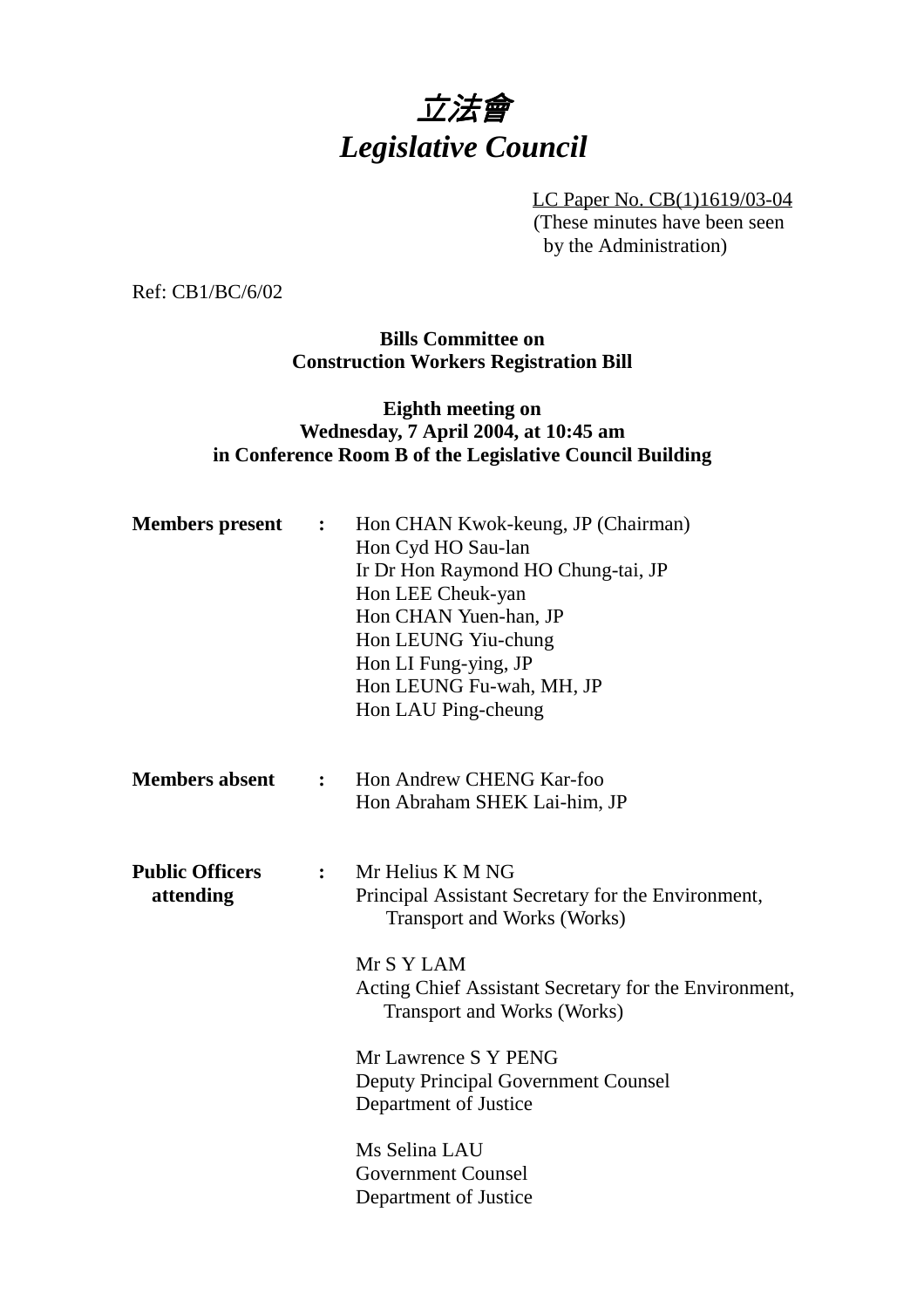| Clerk in attendance :                       | Ms Alice AU<br>Senior Council Secretary (1)5           |
|---------------------------------------------|--------------------------------------------------------|
| <b>Staff in attendance : Miss Monna LAI</b> | <b>Assistant Legal Adviser 7</b>                       |
|                                             | Mr Anthony CHU<br>Council Secretary (1)2               |
|                                             | Confirmation of minutes of meeting and matters arising |

Action

(LC Paper No. CB(1)1436/03-04 - Minutes of meeting held on 22 March 2004)

The minutes of meeting held on 22 March 2004 were confirmed.

| $\mathbf{I}\mathbf{I}$ | <b>Meeting with the Administration</b> |                                                                                                                                                                                                           |
|------------------------|----------------------------------------|-----------------------------------------------------------------------------------------------------------------------------------------------------------------------------------------------------------|
|                        | (LC Paper No. CB(1)1437/03-04(01)      | - The Administration's response to<br>raised<br>by the<br><b>Bills</b><br>matters<br>Committee at the seventh meeting<br>on 22 March 2004;                                                                |
|                        | LC Paper No. CB(3)464/02-03            | - The Bill;                                                                                                                                                                                               |
|                        | LC Paper No. $CB(1)1437/03-04(02)$     | - Draft Committee Stage amendments<br>proposed by the Administration;                                                                                                                                     |
|                        | LC Paper No. CB(1)1437/03-04(03)       | - Marked-up copy of the Bill prepared<br>by the Administration;                                                                                                                                           |
|                        | LC Paper No. CB(1)1126/03-04(01)       | - The Administration's<br>report<br>on<br>Committee<br>proposed<br>Stage<br>amendments to the Bill;                                                                                                       |
|                        | LC Paper No. $CB(1)1469/03-04(01)$     | - Letter dated 2 April 2004 from the<br>Assistant Legal Adviser to<br>the<br>Administration setting out<br>her<br>comments on the draft Committee<br>Stage amendments proposed by the<br>Administration;  |
|                        | LC Paper No. CB(1)1365/03-04(02)       | - Letter dated 20 March 2004 from<br>the Assistant Legal Adviser to the<br>Administration<br>setting out<br>her<br>comments on the draft Committee<br>Stage amendments proposed by the<br>Administration; |
|                        | LC Paper No. $CB(1)1805/02-03(01)$     | - Letter dated 21 May 2003 from<br>Assistant Legal Adviser to<br>the<br>Administration; and                                                                                                               |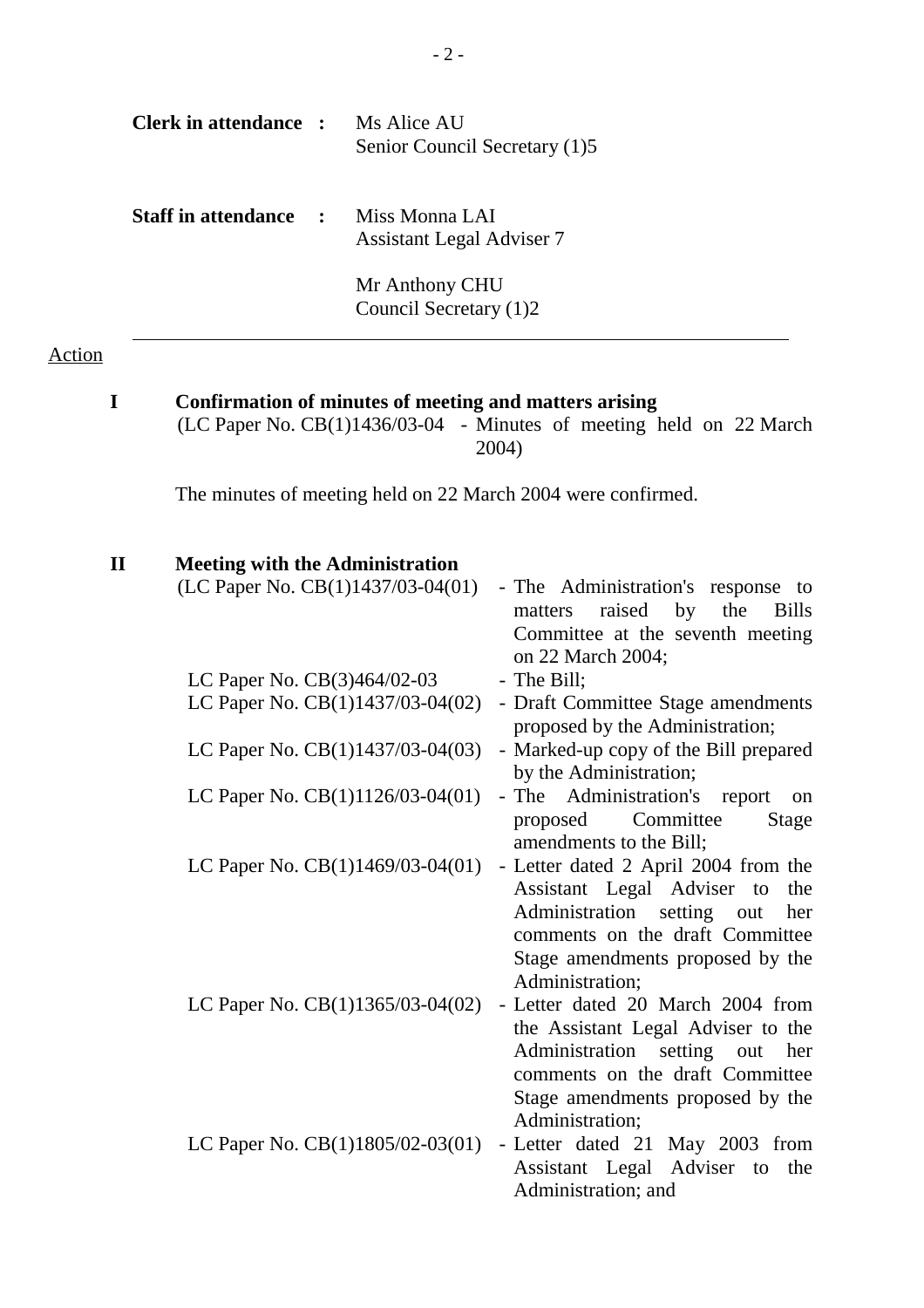LC Paper No. CB(1)1805/02-03(02) - The Administration's reply dated 27 May 2003 to the Assistant Legal Adviser)

2. The Bills Committee deliberated (index of proceedings attached at **Annex A**).

3. The Bills Committee took note of the Administration's response to the comments made by members at the last meeting held on 22 March 2004 (LC Paper No. CB(1)1437/03-04(01)).

4. At the invitation of the Chairman, the Assistant Legal Adviser confirmed that the draft Committee Stage amendments (CSAs) proposed by the Administration vide LC Paper No. CB(1)1437/03-04(02) had addressed the comments raised in her letter dated 20 March 2004 to the Administration (LC Paper No. CB(1)1365/03-04(02)). As regards the point raised in her letter dated 2 April 2004 (LC Paper No.  $CB(1)1469/03-04(01)$  on the scrutiny period of subsidiary legislation under clause 19(5)(a), the Administration still needed time to resolve the matter and provide the relevant draft CSAs for members' consideration.

Admin 5. The Bills Committee continued clause-by-clause examination of the Bill from clause 37 onwards. Members requested the Administration to consider and provide further information on the following issues to facilitate their consideration of the Bill:

- (a) revert on the requirement of "not more than 42 months" under clause 42(2)(b) in relation to the renewal of registration of a person who was not a Hong Kong permanent resident;
- (b) clarify the meaning of the expression "在該日期前" in the Chinese text of clause  $42(6)(c)$ ;
- (c) provide further information on the following issues in relation to the renewal of registration under clause 42:
	- (i) how did the requirement specified under clause 42(7), i.e. workers must attend and complete the applicable development courses during the period of 1 year immediately before the date of application for renewal of registration, compare with the existing requirement under the Green card system specified in section 6BA(2) of the Factories and Industrial Undertakings Ordinance (Cap. 59);
	- (ii) the arrangements for handling applications for renewal of registration by workers who had yet to attend and complete the required development courses; and
	- (iii) the existing arrangements under various registration systems for handling an application for renewal of registration after the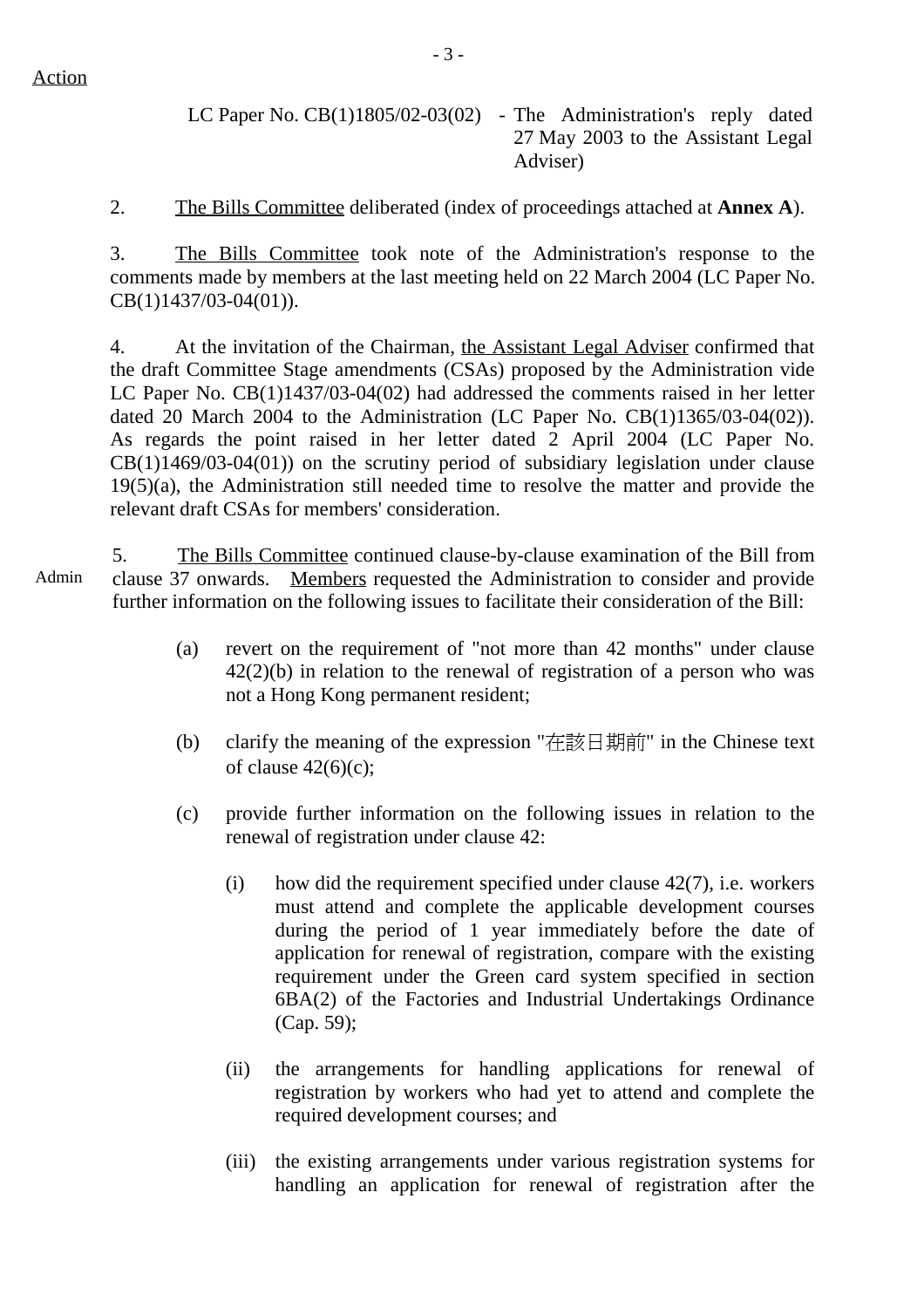- 4 -

prescribed period from a person who obtained his first registration through grandfathering arrangement;

- (d) written information on the kinds of documentary proof to be accepted by the Registrar for the purpose of ascertaining the years of experience of a worker applying for registration, as agreed between the trade associations and workers unions during previous discussions at a special meeting of the "Preparatory Working Group on the Implementation of a Registration System for Construction Workers"; and
- (e) report on its further consultation with trade associations on the qualifying period for senior workers to be registered as "skilled workers (transitional)".

## **III Any other business**

6. Members agreed that the next meeting would be held on 29 April 2004, at 4:30 pm, to continue clause-by-clause examination of the Bill.

7. There being no other business, the meeting ended at 12:35 pm.

Council Business Division 1 Legislative Council Secretariat 26 April 2004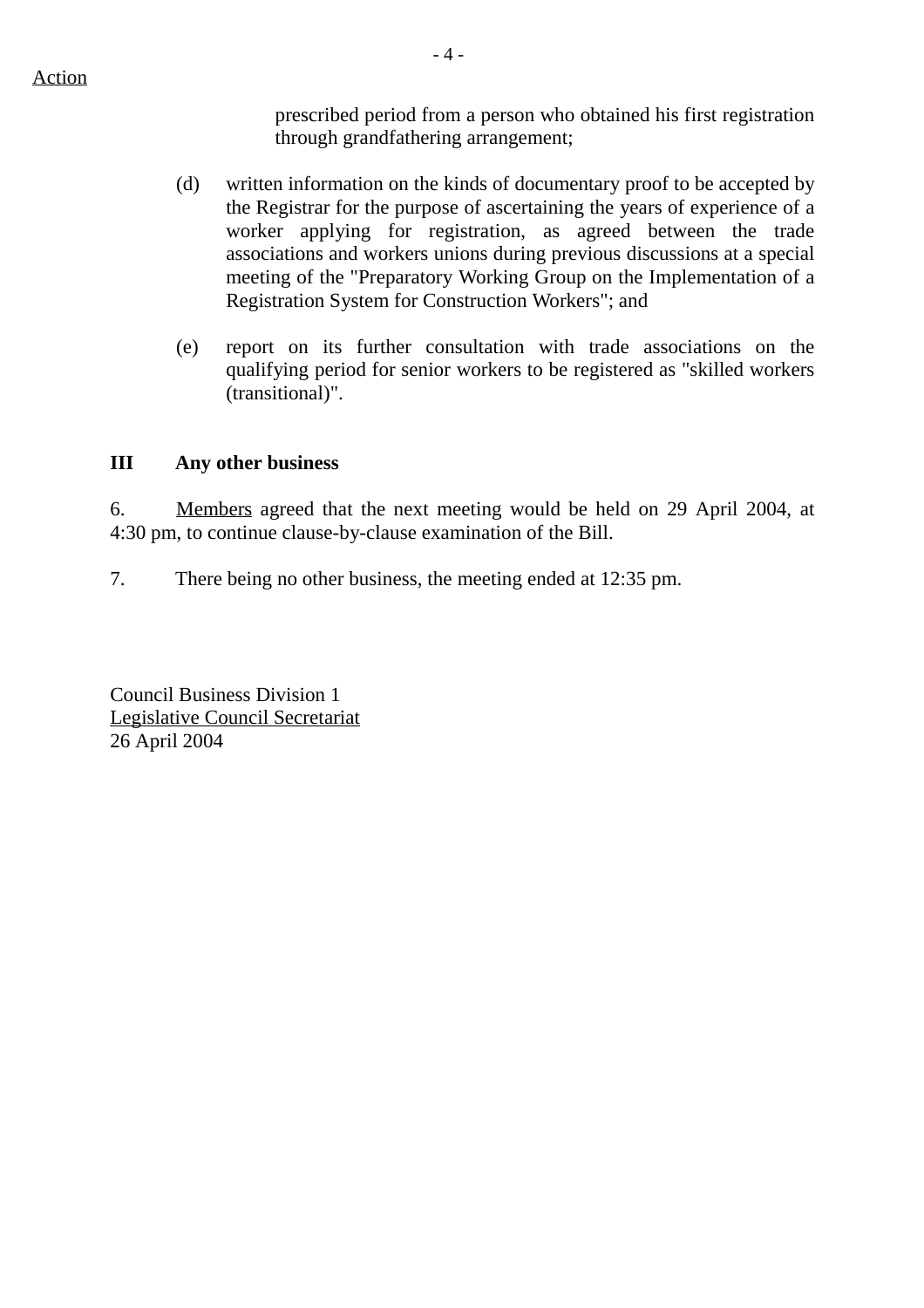## **Proceedings of the eighth meeting of the Bills Committee on Construction Workers Registration Bill Wednesday, 7 April 2004, at 10:45 am in Conference Room B of the Legislative Council Building**

| <b>Time</b><br><b>Marker</b> | <b>Speaker</b>                                                         | Subject(s)                                                                                                                                                                                                                                                                                                                                                                                                                                                                                                        | <b>Action</b><br>required                                                                                                                            |  |  |
|------------------------------|------------------------------------------------------------------------|-------------------------------------------------------------------------------------------------------------------------------------------------------------------------------------------------------------------------------------------------------------------------------------------------------------------------------------------------------------------------------------------------------------------------------------------------------------------------------------------------------------------|------------------------------------------------------------------------------------------------------------------------------------------------------|--|--|
|                              | Agenda Item I - Confirmation of minutes of meeting and matters arising |                                                                                                                                                                                                                                                                                                                                                                                                                                                                                                                   |                                                                                                                                                      |  |  |
| $000000 - 000109$            | Chairman                                                               | - Confirmation of minutes of the<br>meeting held on 22 March 2004<br>[LC Paper No. CB(1)1436/03-04]                                                                                                                                                                                                                                                                                                                                                                                                               |                                                                                                                                                      |  |  |
|                              | Agenda Item II - Meeting with the Administration                       |                                                                                                                                                                                                                                                                                                                                                                                                                                                                                                                   |                                                                                                                                                      |  |  |
| $000110 - 000422$            | Administration                                                         | The Administration's response to<br>matters raised by members at the last<br>meeting<br>[LC Paper No.<br>CB(1)1437/03-<br>$04(01)$ ]<br>The Administration's explanation<br>that the arrangements to waive a<br>proportional amount of the first<br>fee<br>registration<br>of<br>workers<br>depending<br>the<br>on<br>time<br>of<br>registration would be specified<br>under the subsidiary legislation to<br>be made in relation to the<br><b>Construction Workers Registration</b><br>Authority (the Authority) | The Administration to<br>follow up                                                                                                                   |  |  |
| $000423 - 000550$            | Chairman<br>ALA7                                                       | ALA's<br>the<br>draft<br>comments<br>on<br>Committee<br>amendments<br>Stage<br>(CSAs)<br>provided<br>by<br>the<br>Administration<br>[LC Paper Nos. CB(1)1437/03-<br>$04(02)$ , CB(1)1365/03-04(02)<br>and<br>$CB(1)1469/03-04(01)]$                                                                                                                                                                                                                                                                               | The Administration to<br>revert on the scrutiny<br>period<br>of subsidiary<br>legislation under clause<br>$19(5)(a)$ and<br>provide<br>relevant CSAs |  |  |
| $000551 - 001759$            | Administration<br>Chairman<br>Ms LI Fung-ying<br>ALA7                  | Clause 37 - Qualifications<br>for<br>registration<br>Clause 38 - Acceptance and rejection<br>of registration<br>Clause 39 - Registration as registered<br>skilled worker (transitional)<br>- The Administration's report that it<br>was still consulting the view of<br>associations<br>trade<br>the<br>on<br>qualifying period and would revert<br>to the Bills Committee in due<br>course<br>Clause 40 - Special provision on<br>registration for certain trades                                                | The Administration to<br>revert                                                                                                                      |  |  |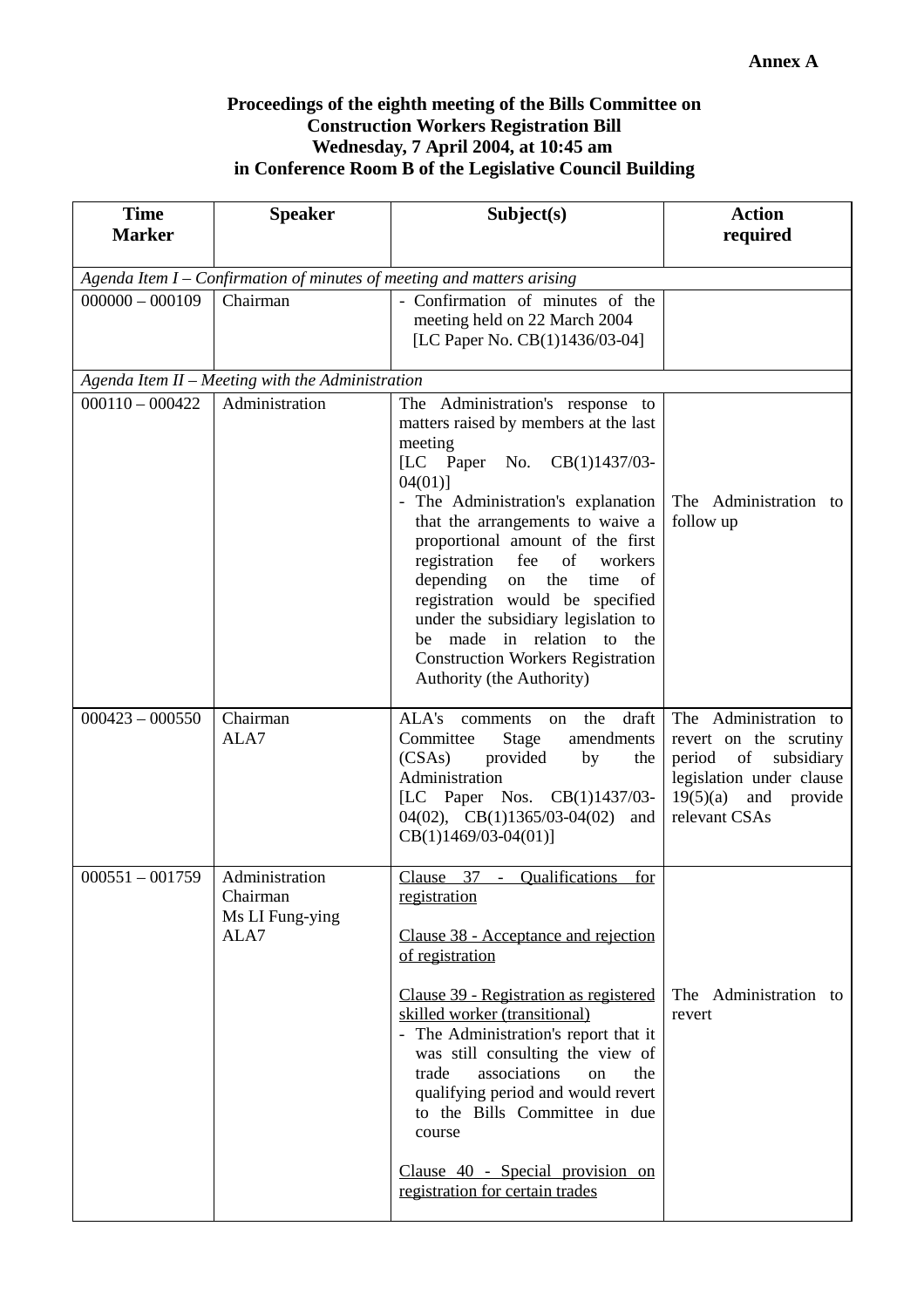| <b>Time</b><br><b>Marker</b> | <b>Speaker</b>                                                                                                     | Subject(s)                                                                                                                                                                                                                                                                                                                                                                                                                                                                                                                                                                                                                                                                                                                                                                                                                                                                                                                       | <b>Action</b><br>required                                                                                                                                                     |
|------------------------------|--------------------------------------------------------------------------------------------------------------------|----------------------------------------------------------------------------------------------------------------------------------------------------------------------------------------------------------------------------------------------------------------------------------------------------------------------------------------------------------------------------------------------------------------------------------------------------------------------------------------------------------------------------------------------------------------------------------------------------------------------------------------------------------------------------------------------------------------------------------------------------------------------------------------------------------------------------------------------------------------------------------------------------------------------------------|-------------------------------------------------------------------------------------------------------------------------------------------------------------------------------|
| $001800 - 001949$            | Administration                                                                                                     | Clause 41 - Assessment interview<br>and trade test for registered skilled<br>workers (transitional)<br>further considered<br>be<br>To<br>in<br>relation to clause 39 on the<br>qualifying period of registered<br>skilled workers (transitional)                                                                                                                                                                                                                                                                                                                                                                                                                                                                                                                                                                                                                                                                                 |                                                                                                                                                                               |
| 001950-012130                | Administration<br>Chairman<br>Mr LEUNG Fu-wah<br>Ms LI Fung-ying<br>Mr LAU Ping-cheung<br>ALA7<br>Ms CHAN Yuen-han | Clause 42 - Expiry and renewal of<br>registration<br>Clause $42(2)(b)$<br>The Administration to consider<br>Ms LI Fung-ying's view on the<br>requirement of "not more than 42<br>months" in relation to the renewal<br>of registration of a person who<br>was not a Hong Kong permanent<br>resident<br>Clause $42(6)(c)$<br>Suggestion from Ms LI Fung-ying<br>to clarify the meaning of the<br>expression "在該日期前" in the<br>Chinese text<br>Clause $42(7)$<br>- Concerns raised by members on<br>the need to ensure fairness in the<br>registration renewal requirements,<br>flexibility in handling renewal<br>applications from workers who<br>had yet to complete the required<br>development courses, as well as<br>consistency with other existing<br>registration<br>systems<br>in<br>the<br>handling of an application for<br>renewal of registration after the<br>prescribed<br>period<br>from<br>an<br>exempted person | The Administration to<br>consider and revert<br>The Administration to<br>consider and revert<br>The Administration to<br>and<br>provide<br>revert<br>information as requested |
| $012131 - 013839$            | Administration<br>Chairman<br>Mr LEUNG Yiu-chung<br>ALA7<br>Ms LI Fung-ying                                        | Clause 43 - Expiry of registration as<br>registered<br>skilled<br>worker<br>(provisional), etc.<br>The Administration's explanation<br>that the experience claimed by<br>workers could be certified either<br>by the employers concerned or the<br>relevant workers' unions or trade<br>associations.<br>Statutory<br>declaration<br>from<br>worker<br>the<br>concerned could also be accepted.<br>The Administration to confirm the<br>agreement reached previously by<br>trade associations and workers'                                                                                                                                                                                                                                                                                                                                                                                                                       | The Administration to<br>provide information as<br>requested                                                                                                                  |